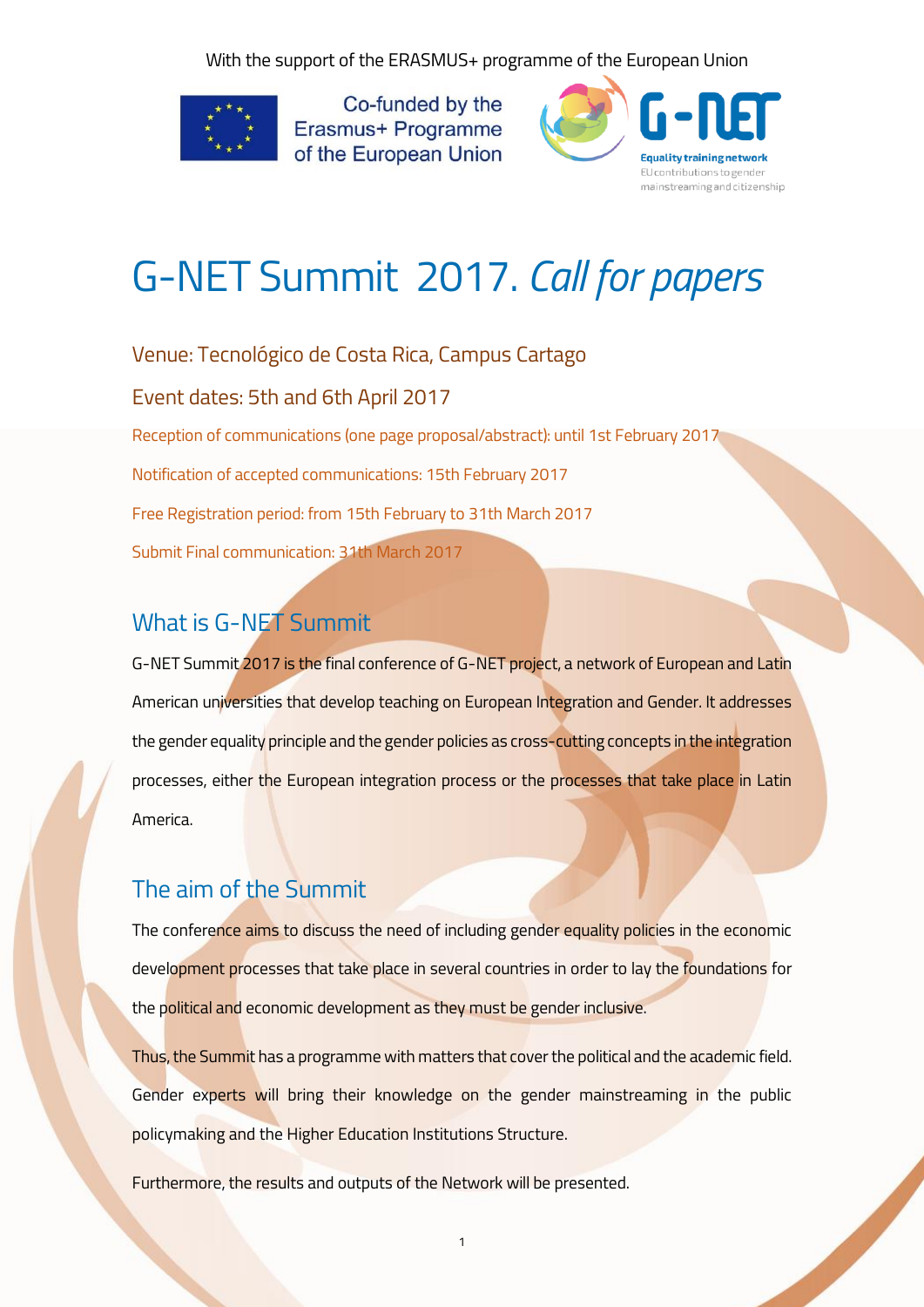#### To whom is directed

The G-NET Summit is directed to:

- **Researchers, teachers and students of universities, involved in the academic activity** and administration in equality policies
- Research Performing Organisations with research lines on gender equality
- **Authorities and government professionals that boost and reinforce gender equality** policies
- $\mathbb{R}^n$ Authorities and leaders of Higher Education Institutions

#### Tracks of the Summit

G-NET invites for submission of proposals about the following tracks:

- **Regional integration and tools for the development of gender equality policies**
- Sectoral policies with gender mainstreaming: employment, gender-based violence,  $\circledcirc$ women entrepreneurship, education, science and technology, personal and family rights, inclusive citizenship and balanced representation

The communications should be written in Spanish or in English and will be reviewed by experts. Each communication has to be original, unpublished as well as it cannot be previously presented in another event or being under an evaluation process.

If you are unable to attend in person, G-NET Summit offers the option to make a virtual presentation.

The accepted communications will be published in "[Quaderns de la Igualtat](http://www.publicacionsurv.cat/llibres-digitals/conflictes/tag/Quaderns%20de%20la%20Igualtat)" publication of University Rovira I Virgili.